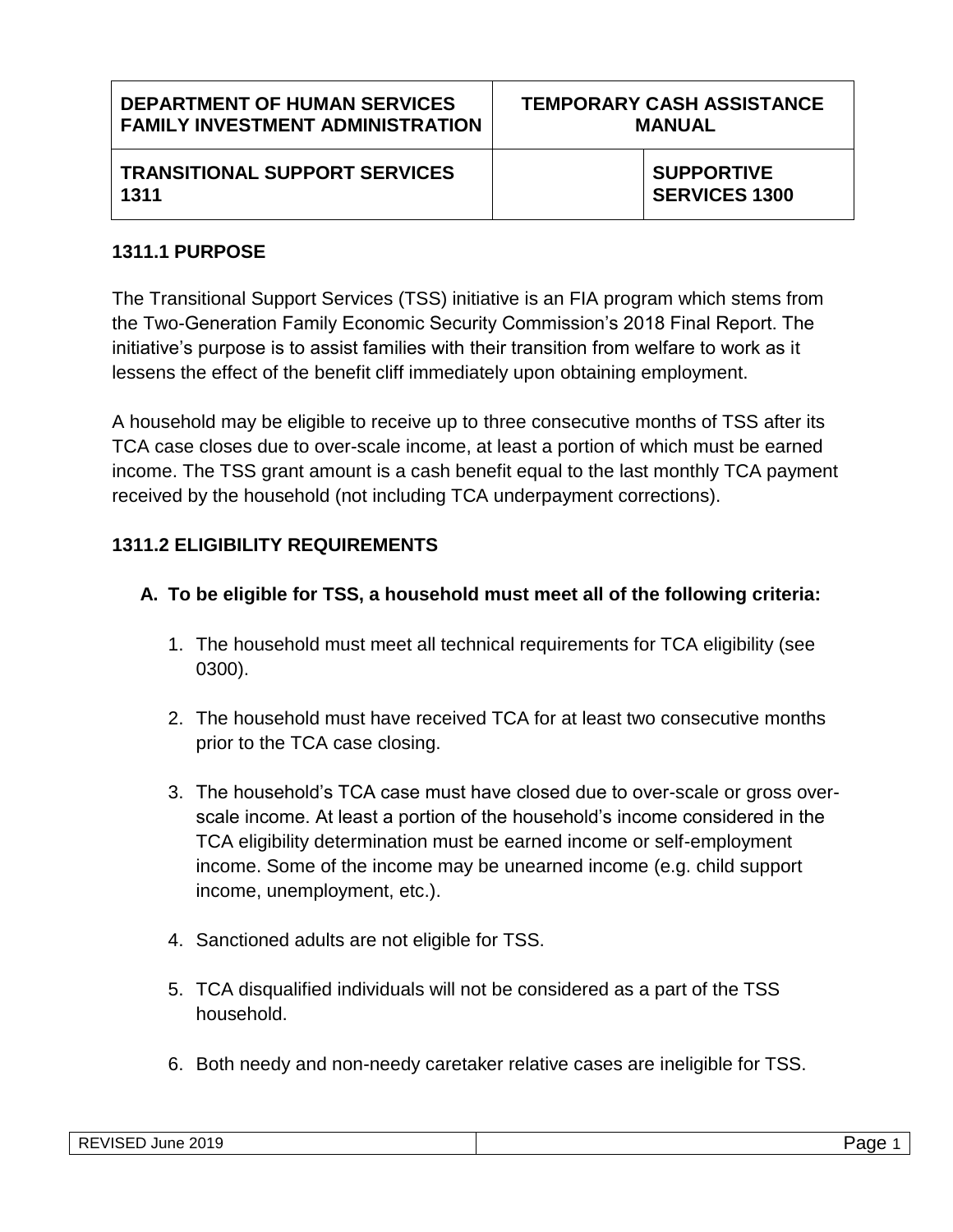**TRANSITIONAL SUPPORT SERVICES 1311**

# **1311.3 TIME LIMIT**

- A. An eligible household receives TSS for a maximum of three consecutive months.
- B. While the certification period for TSS cannot exceed three months, there is no lifetime limit on the number of times a customer can receive TSS benefits.
- C. Once TSS begins, a household will continue to receive the benefit for three consecutive months unless a member of the household dies. If the death of a member of the TSS household is confirmed, existing policy should be followed to correctly code the deceased person in CARES.
- D. Once the household's TSS ends, the household must do the following in order to be eligible for TSS again:
	- 1. Reapply for TCA;
	- 2. Be approved for TCA;
	- 3. Receive TCA for two consecutive months; and
	- 4. Become ineligible for TCA due to income, a portion of which much be earned income or self-employed income.
- E. TSS is not TCA. Therefore any months of TSS do not count toward the 60-month TCA time limit.
- F. Breaking the three-month TSS benefit period.

TSS benefits will only end before the three month period if:

- 1. The household is approved for TCA; or
- 2. A member of the household dies (If the death of a member of the TSS household is confirmed, existing policy should be followed to correctly code the deceased person in the eligibility system)